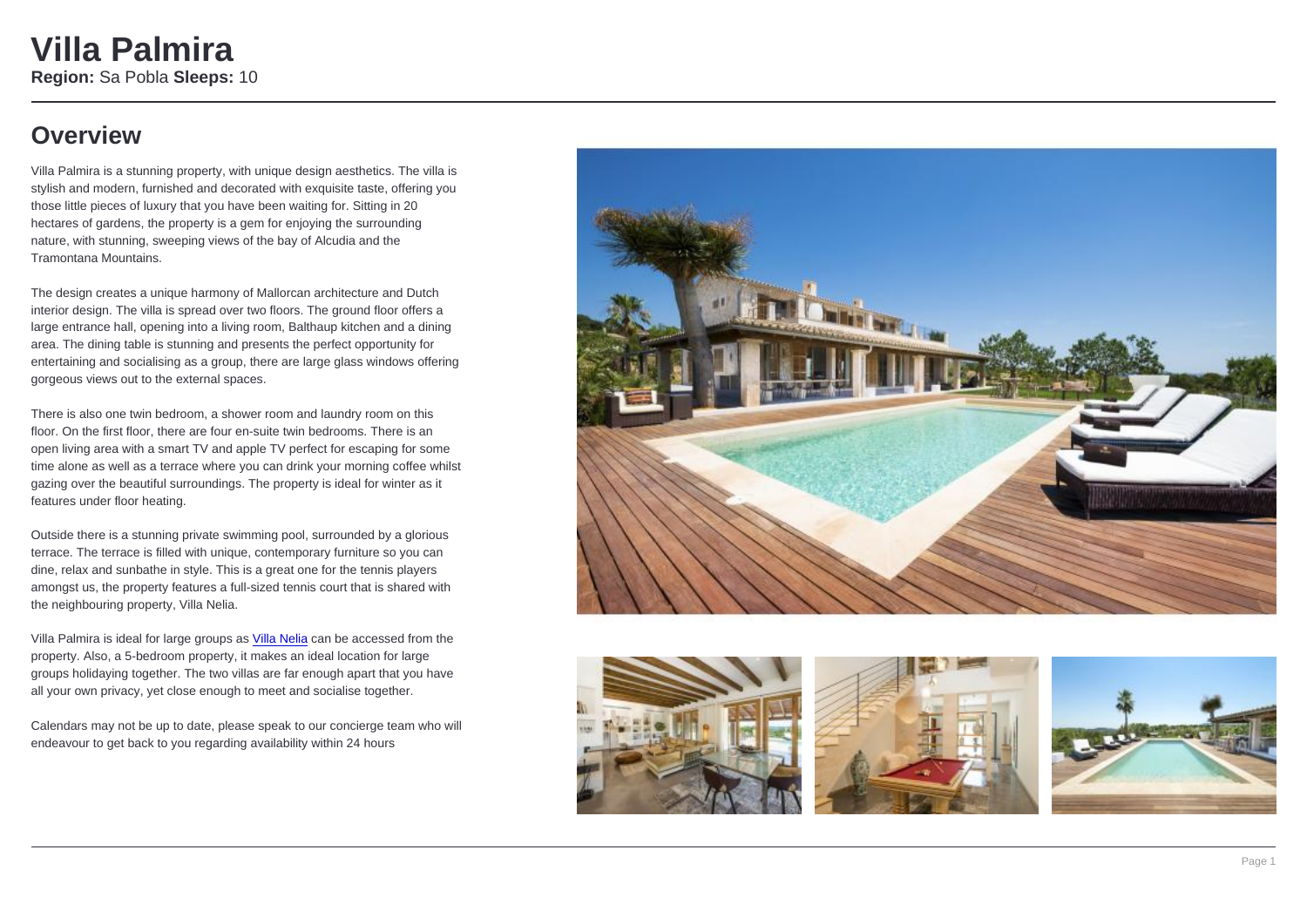### **Facilities**

Wow Factor • Modern • Private Pool • Ideal for Babies & Toddlers • Ideal for Kids • Ideal for Teens • Wi-Fi/Internet • Air-Con • <1hr to Airport • BBQ • All Bedrooms En-Suite • Ground Floor Bed & Bath • Satellite TV • Indoor Games • Outdoor Games • Table Tennis • Pool/Snooker • DVD • Working Fireplace • Rural Location • Golf Nearby • Outstanding Landscapes • Outdoor Pursuit & Activities • Tourist Towns & Villages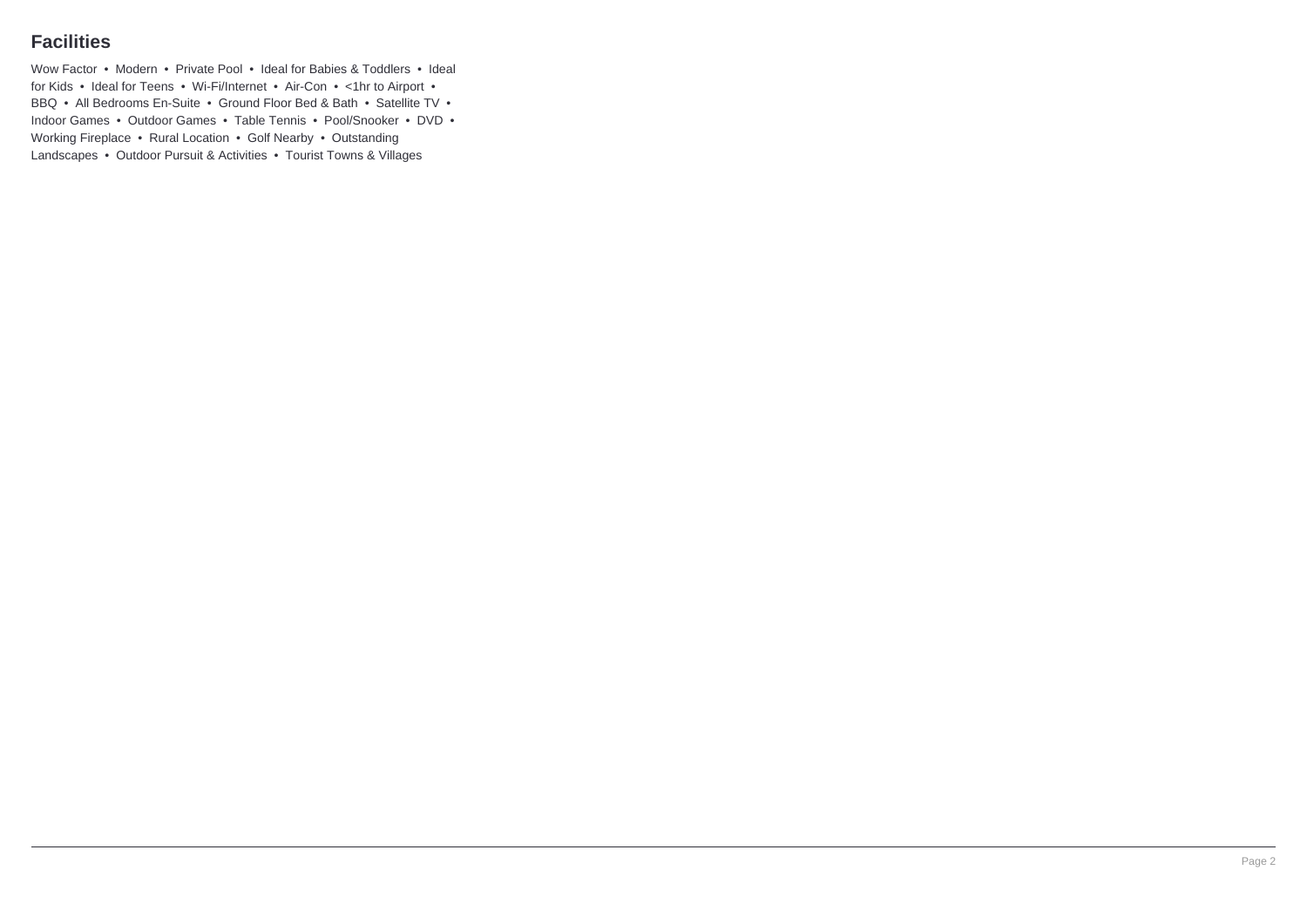## **Interior & Grounds**

#### **The Villa**

Located in the heart of Mallorca, between the picturesque towns of Selva and Moscari, Villa Palmira is set in 20-hectares of Mediterranean gardens and offers sweeping views of Alcudia Bay and the Tramuntana mountains. There are 5 bedrooms and 5 bathrooms, and it can accommodate up to 10 people

#### Ground Floor

- Living room with sofas, satellite TV & access to the patio
- Open plan dining area for 8 people & access to the patio
- Fully equipped kitchen with coffee maker, grill, microwave, kitchen utensils, refrigerator, toaster, etc.
- Billiard area
- Laundry room with washing machine & dryer
- Guest toilet
- Master bedroom with double bed, access to the patio, walk-in wardrobe & shower room

#### First Floor

- Open living area with smart & Apple TV
- Bedroom with double bed & en-suite shower room
- Bedroom with two single beds & en-suite shower room
- Bedroom with two single beds, access to a terrace & en-suite shower room
- Bedroom with two single beds, access to a terrace & en-suite shower room

#### Exterior Grounds

- Swimming pool (10m x 4.5m, max. 1.6m, min 1.2m)
- Large garden & patio area
- Chill out seating
- Shared tennis court
- Barbecue
- Dining area
- Covered terrace
- Private parking







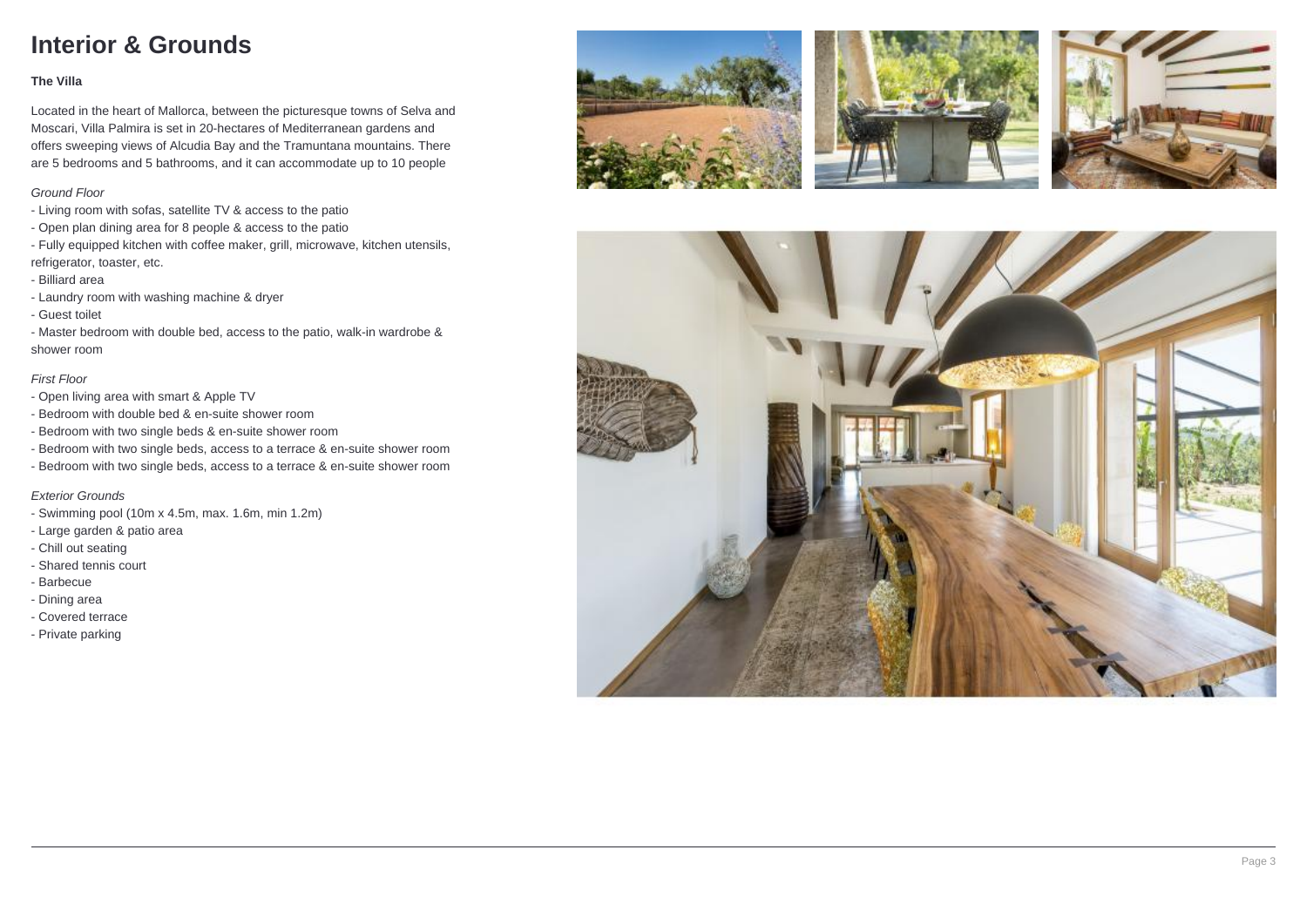#### **Additional Facilities**

- Wi-Fi connection
- Air conditioning
- Fireplace
- Hair dryer
- Iron & board
- Pack & play travel crib
- Ping pong table
- Pool table

Tourist license number: ETV/5527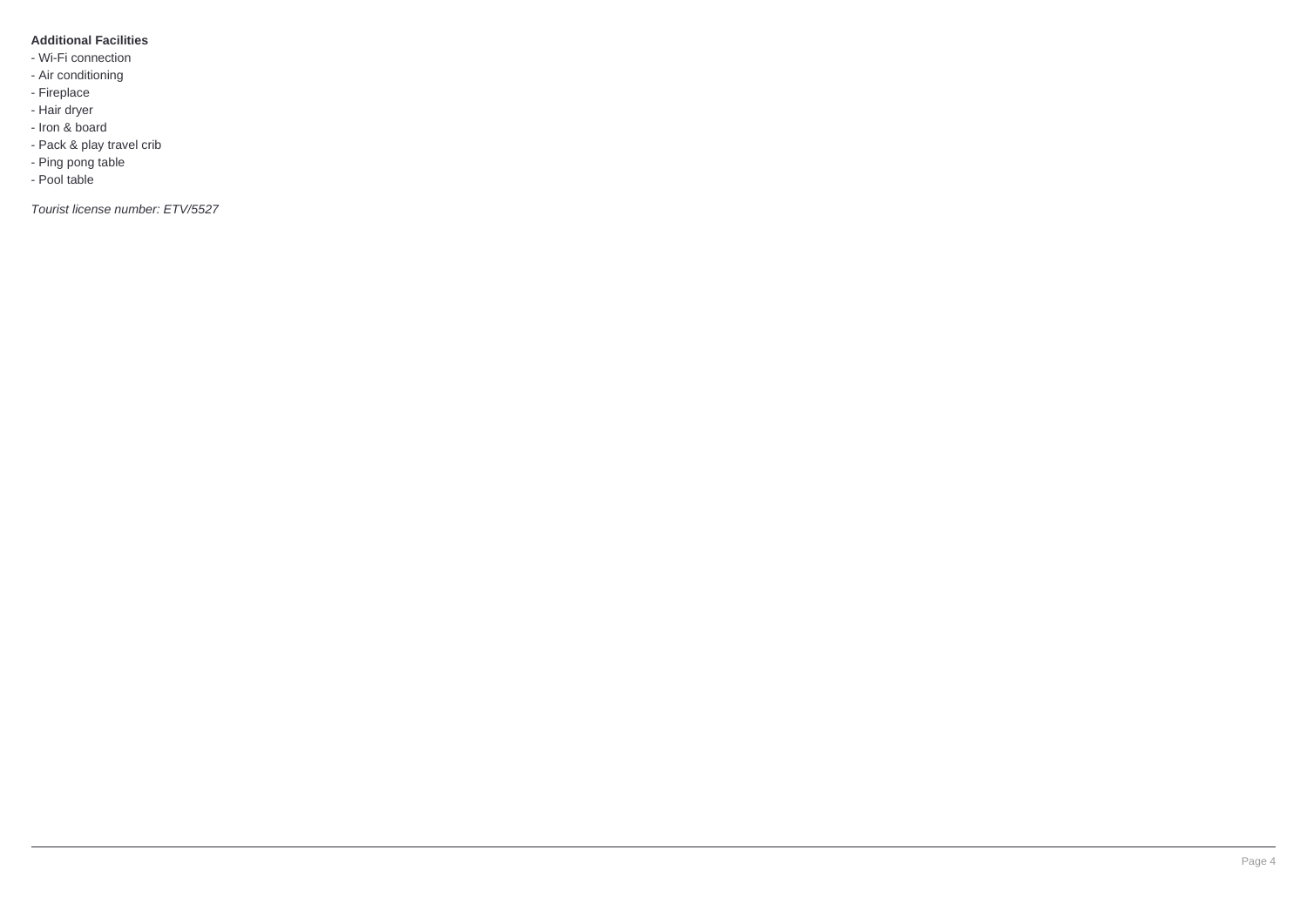### **Location & Local Information**

In Sa Pobla, you have a wonderful chance to wind down and chill out, seemingly a million miles away from the pressures of the modern world.

Small pretty streets, traditional Mallorcan shops selling mouthwateringly fresh local produce and local crafts, and at the heart of it all the beautiful old quarter which gives Sa Pobla its special ambience.

The pace of life is gentle in Sa Pobla. It's a wonderful place to amble around, stopping for a cafe con leche in one of the bars or cafes, or enjoying a tasty traditional Mallorcan meal in one of the town's family-run restaurants. If you fancy a little culture, take a gentle stroll around Sa Pobla's museum. This, together with the local parish church, will give you a fascinating insight into the history of the town.

As is the case in many Mallorcan traditional towns there is a weekly market held on Sunday mornings in the town square. If you are with children on a family holiday, then a visit to the town's museum of toys and games is a no brainer. Suitable for children of all ages, the fascinating display will keep the little ones occupied for hours.

One of the best things about Sa Pobla is its splendid location. Virtually everything you've ever wanted from this lovely Mediterranean isle is within easy reach of the town. There is beautiful countryside to be explored in the vicinity, and being near to the coast, you can visit the delightful beaches to the north of the town in places like Port d'Alcudia and Can Picafort, as well as the renowned wildlife nature park at S'Albufera.

Incidentally, the area surrounding Sa Pobla is known as "the land of a thousand windmills", a pointer to the strong agricultural tradition associated with the area. An added advantage and a major one at that is that Sa Pobla is so well served by transport links. Not only are there major roads connecting you with the capital Palma, but also one of the lines of Mallorca's fast and efficient rail network terminates at Sa Pobla.

When you think about it, there are not many places in Mallorca where you can be in an ideal traditional village untouched by tourism, and a few minutes later living it up in the capital or lazing on the golden sands of the north Mallorcan coastline!

### **Local Amenities**

Nearest Airport **Palma de Mallorca Airport (46km)**

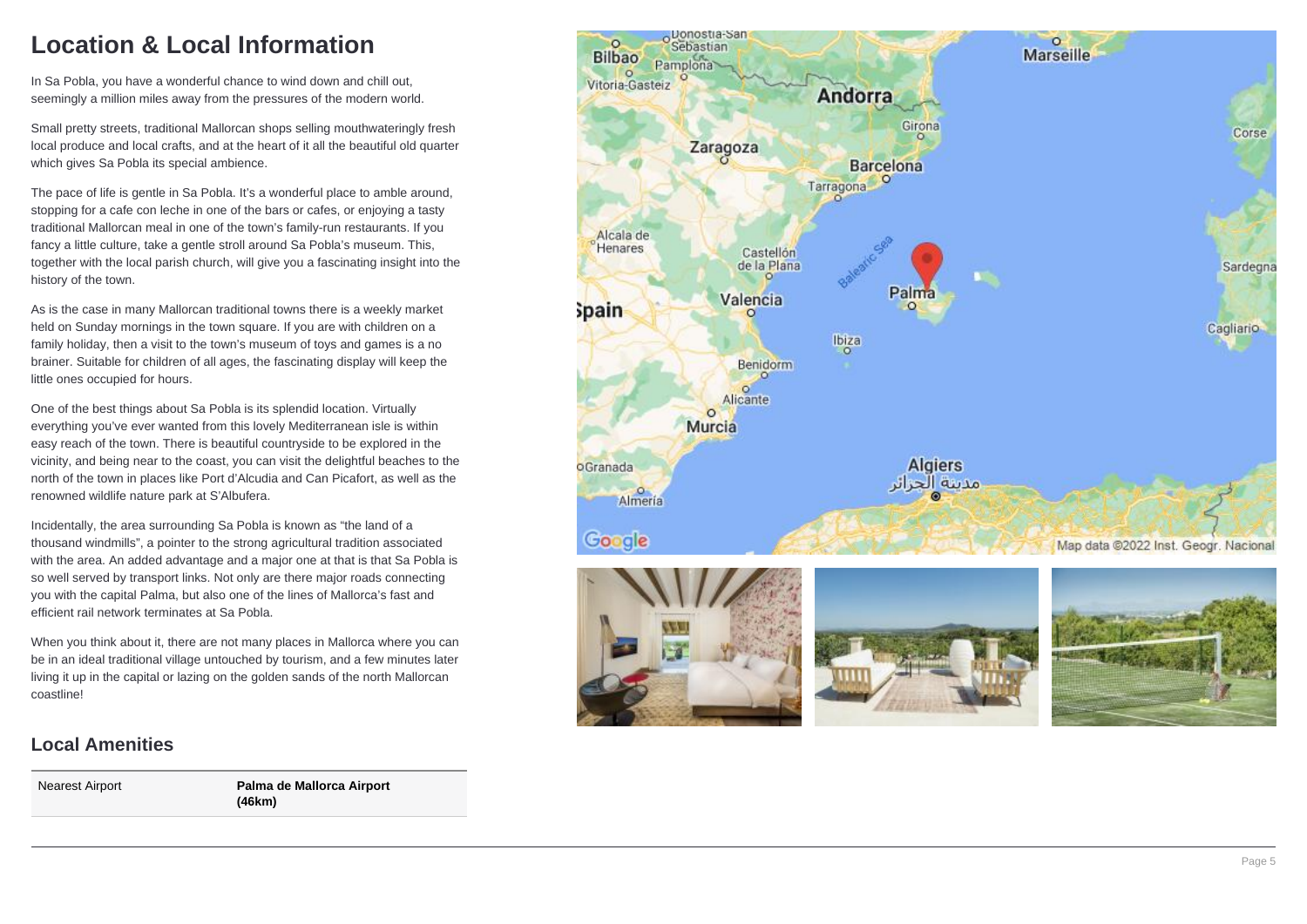| Nearest Ferry Port         | <b>Alcudia Ferry Port</b><br>(16km) |
|----------------------------|-------------------------------------|
| Nearest Village            | Moscari<br>(1km)                    |
| Nearest Town/City          | Selva<br>(4km)                      |
| <b>Nearest Restaurant</b>  | <b>Es Parc Restaurant</b><br>(4km)  |
| Nearest Bar/Pub            | Aires de Muntanya<br>(4km)          |
| <b>Nearest Supermarket</b> | <b>Supermercat Aprop</b><br>(3km)   |
| Nearest Beach              | Muro Beach<br>(23km)                |
| Nearest Golf               | Alcanada Golf Club<br>(27km)        |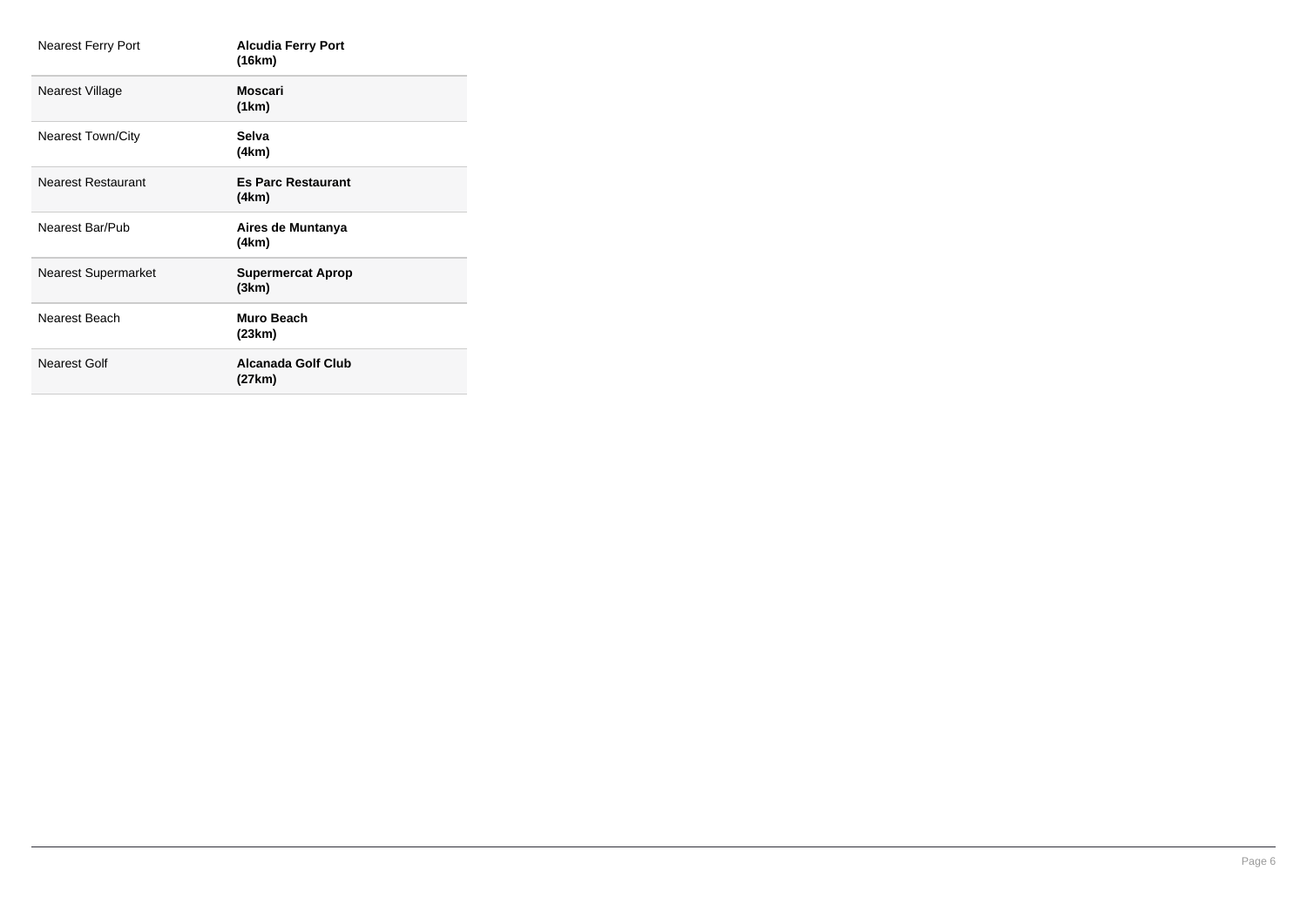## **What Oliver loves…**

- The property is a gem for enjoying the surrounding nature of Mallorca
- There is a path that connects this property to Villa Nelia, perfect for two families travelling together
- The kids aren't likely to get bored here as there is a games room with billiard table and big screen HDTV (limited English channels) for when playing outside gets too warm

### **What you should know…**

- If you're looking to be by the beach, this isn't the property for you. Although you may be able to see the sea from the property, the drive is around 30 minutes to the closest beach
- The tennis court is shared between this villa and Villa Nelia
- Calendars may not be up to date, please speak to our concierge team who will endeavour to get back to you regarding availability within 24 hours